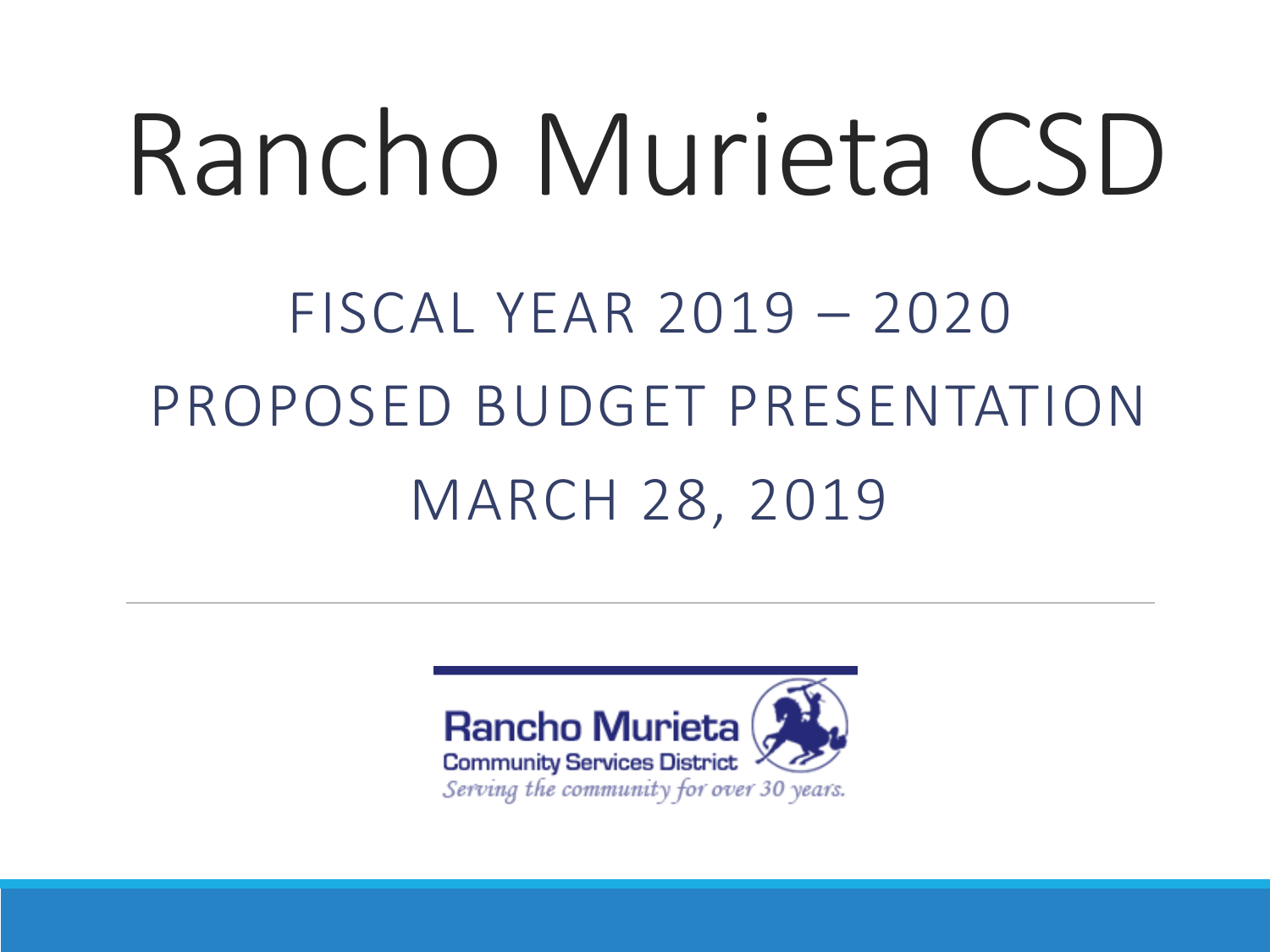

### Order of Discussion

#### $\triangleright$  Review of 2019 – 2020 Budget

- Budget Process
- Sample Bill Average Monthly Bill
- Budget Drivers & Assumptions
- Proposed Rates
- Request for Motion to mail rate notice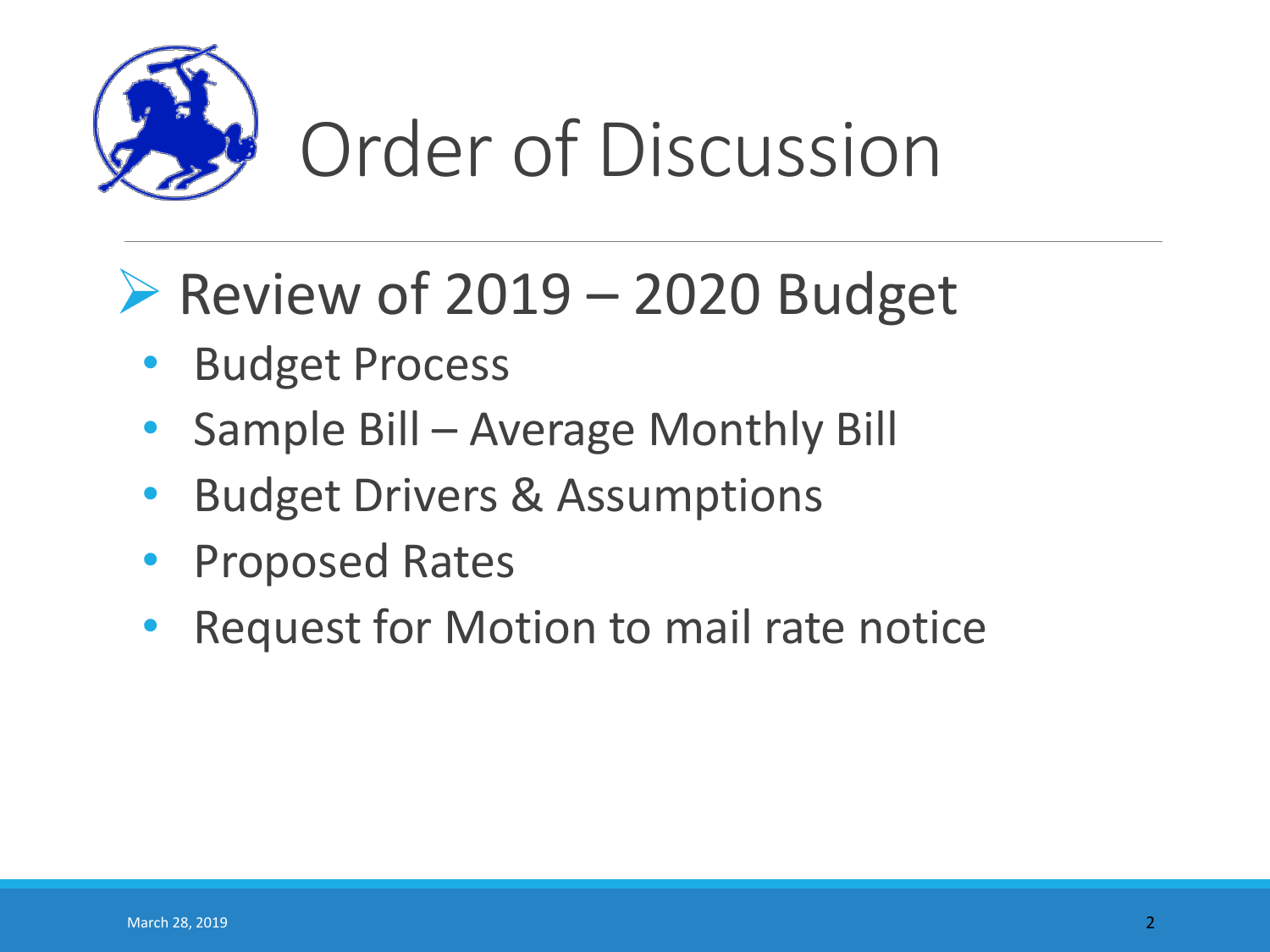

- ❖ A budget workshop was held on February 27, 2019 to discuss preliminary budget assumptions and gather input from the public and District Directors
- ❖ Following the budget workshop, the first draft budget was developed and is being presented here today. It identifies the maximum cost basis for the required Proposition 218 Notice which must be provided to property owners no less than 45 days prior to the public hearing
- ❖ The public hearing for the proposed rate increases will take place at the regular Board meeting on May 15, 2019
- ❖ Formal rate increase and budget adoption will take place at the June 19, 2019 Board meeting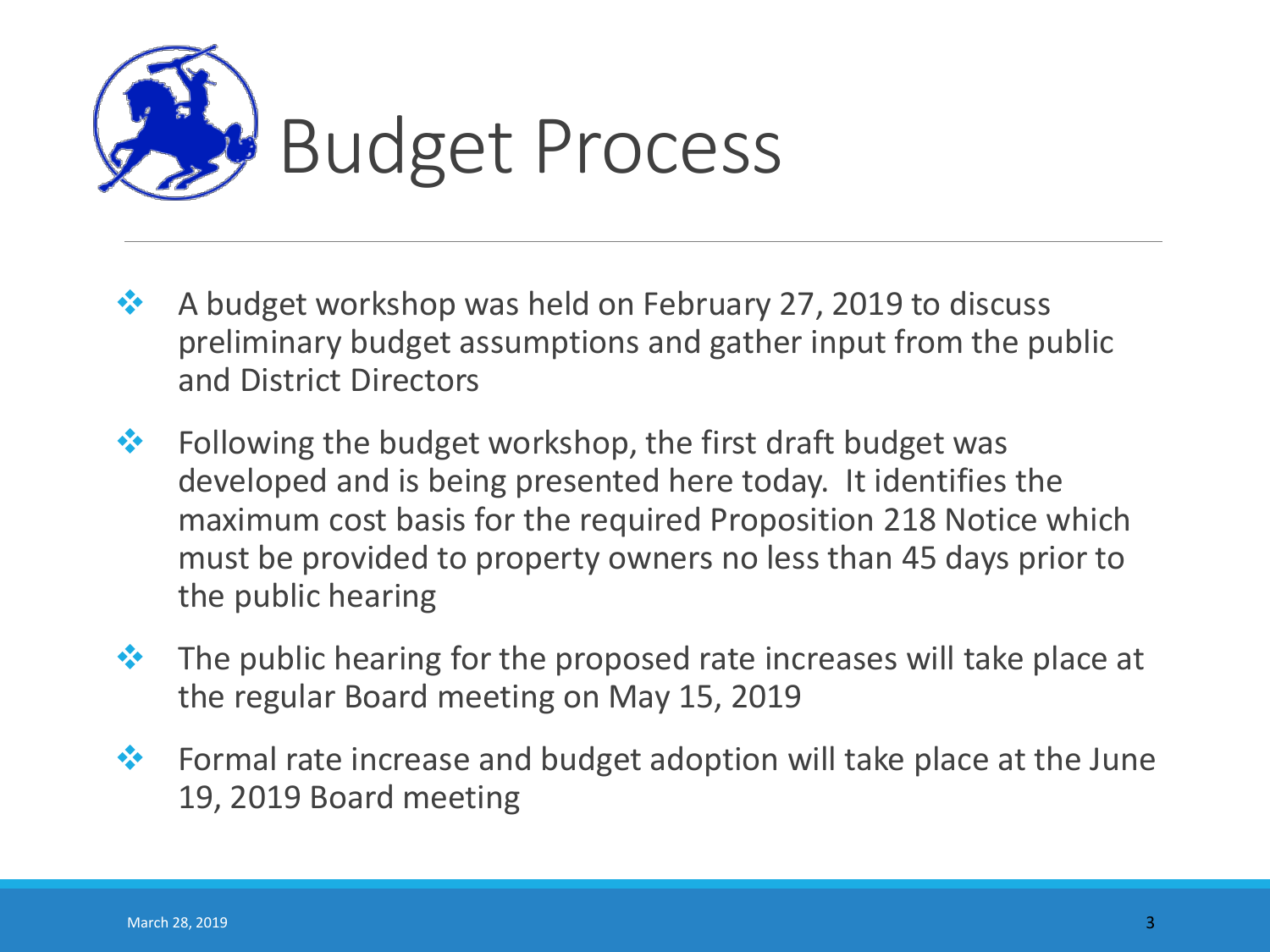

- ❖ This Public Hearing is conducted where the public is invited to address the Board regarding budget ideas, questions or concerns on the draft FY 19-20 Budget
- ❖ Upon completion of this meeting we will ask the Board to approve the mailing of the Prop 218 rate notice to the residents and businesses of Rancho Murieta
- ❖ The final budget and associated rates, which can be lower but not higher than the rates identified in the Proposition 218 notice, are presented to the Board for approval and adoption at the regular June Board meeting for a July  $1<sup>st</sup>$  effective date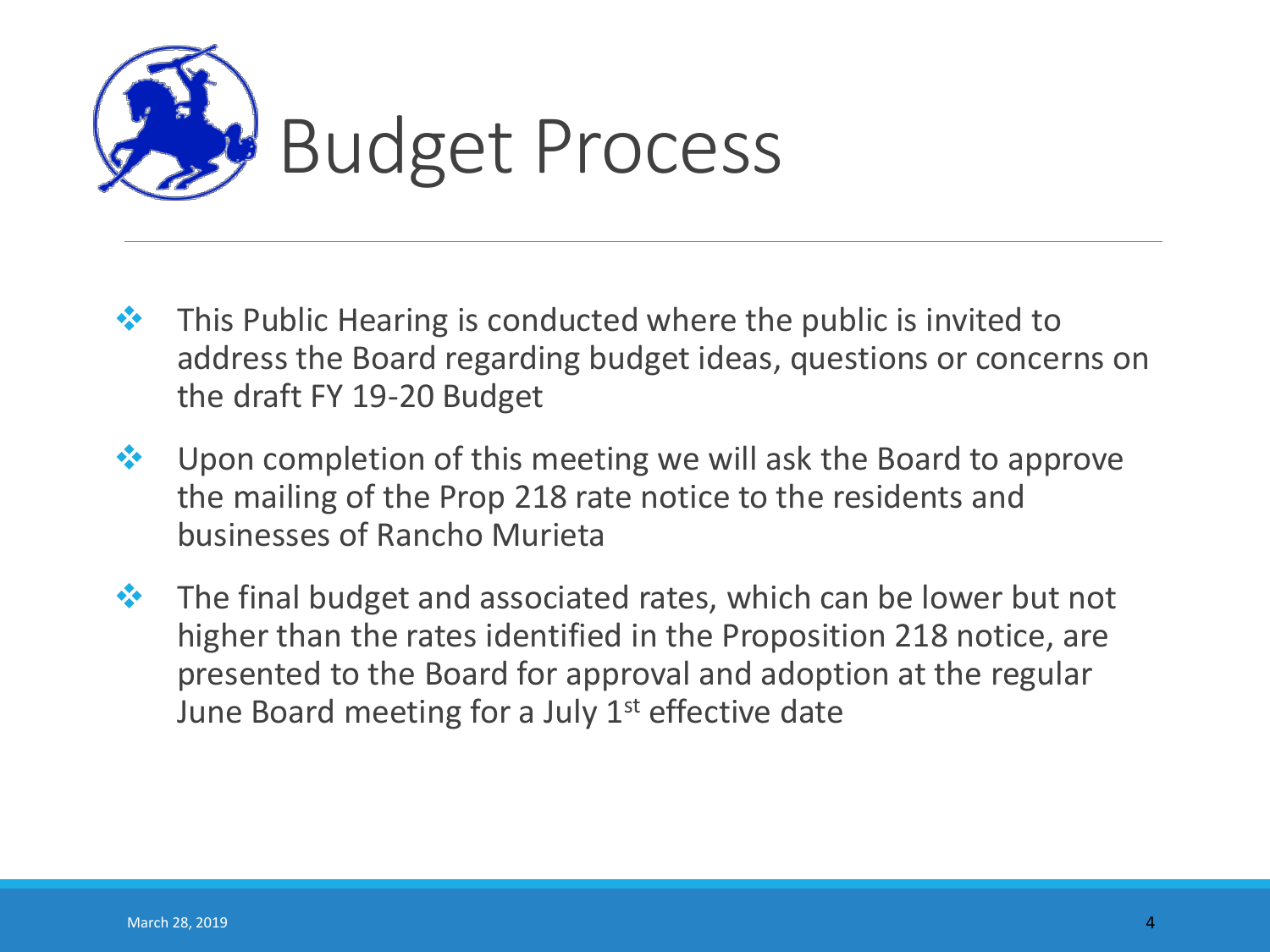

- ❖ During the interim period between today and the May Board meeting, staff will continue to monitor potential areas of cost savings.
- ❖ This will be an effort to minimize the potential rate increase while still providing the quality of service expected by the residents of Rancho Murieta.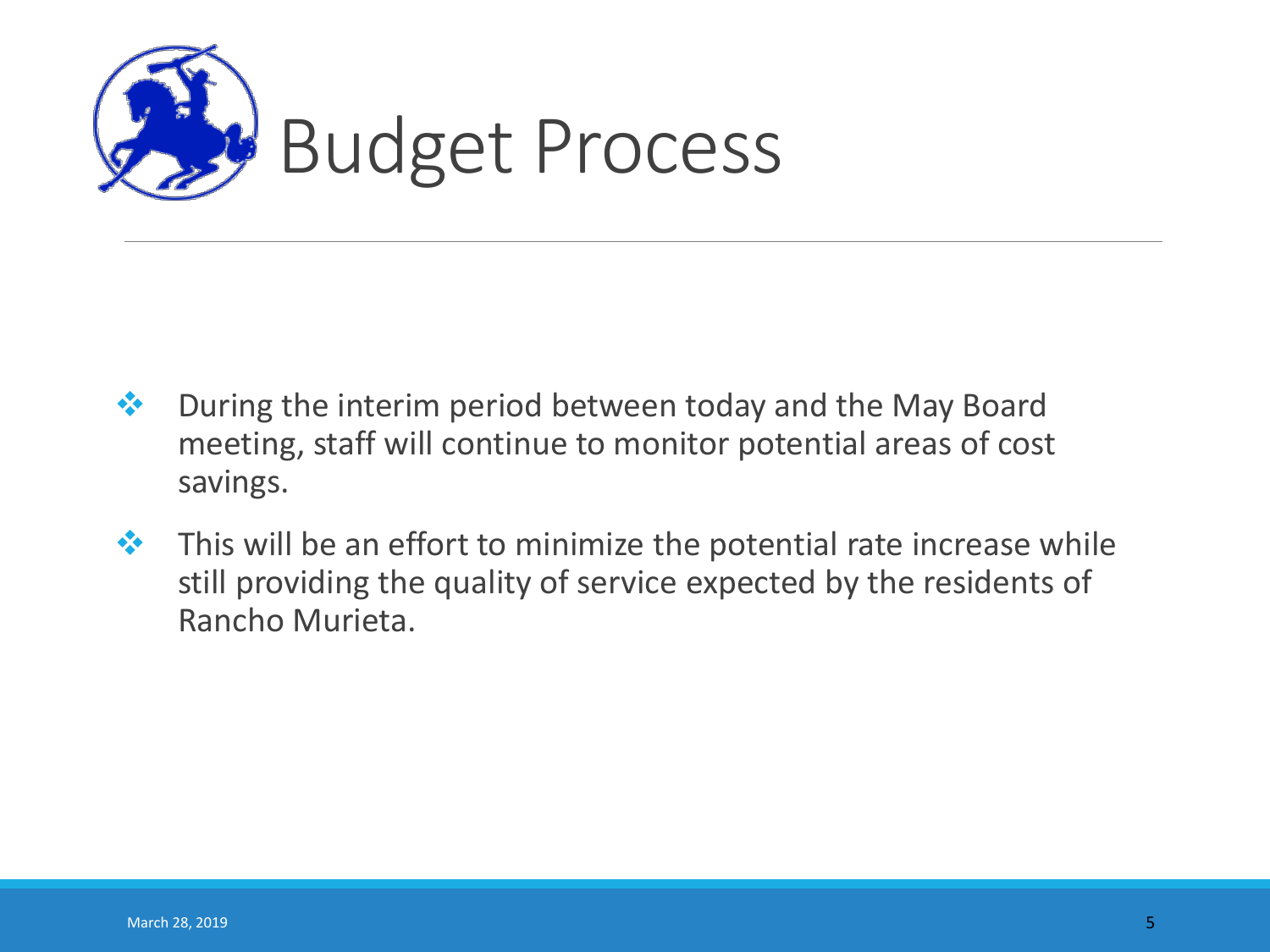

#### SAMPLE BILL

#### **Rancho Murieta Community Services District**

| <b>Average Monthly Customer Bill</b>                                            |    |                                                 |                                                         |               |              |      |               |
|---------------------------------------------------------------------------------|----|-------------------------------------------------|---------------------------------------------------------|---------------|--------------|------|---------------|
| <b>Residential Metered Lot</b>                                                  |    | <b>Current Monthly</b><br>Rates<br>July 1, 2018 | <b>Proposed Monthly</b><br><b>Rates</b><br>July 1, 2019 |               | \$<br>Change |      | %<br>Change   |
| Water<br><b>Average Usage in CF</b>                                             |    | 1,426                                           |                                                         | 1,426         |              |      |               |
| Residential Base (excluding reserves)<br>Reserve Contribution                   | \$ | 34.52<br>7.75                                   | S                                                       | 37.97<br>7.75 | \$           | 3.45 | 10.0%<br>0.0% |
| <b>Total Residential Base</b><br>Water Usage \$.0175 per cubic foot<br>old rate | 's | 42.27<br>24.96                                  | Ś.                                                      | 45.72         | \$           | 3.45 | 8.2%          |
| Water Usage \$.0191 per cubic foot<br>new rate                                  |    |                                                 |                                                         | 27.24         |              | 2.28 | 9.1%          |
| <b>Total Water</b>                                                              | \$ | 67.23                                           | Ś.                                                      | 72.96         | S.           | 5.73 | 8.5%          |
| <b>WTP Debt Service Charge (interfund borrowing)</b>                            |    | 6.00                                            |                                                         | 6.00          |              |      | 0.0%          |
| Sewer<br>Residential Base (excluding reserves)<br>Reserve Contribution          |    | 40.41<br>6.76                                   |                                                         | 42.77<br>6.76 |              | 2.36 | 5.8%<br>0.0%  |
| <b>Total Residential Base</b>                                                   | \$ | 47.17                                           | \$                                                      | 49.53         | Š.           | 2.36 | 5.0%          |
| Solid Waste (avg. 64 Gallon Container)                                          |    | 21.67                                           |                                                         | 22.44         |              | 0.77 | 3.6%          |
| Security Tax (Maximum Tax Ceiling \$29.73)                                      |    | 29.15                                           |                                                         | 29.73         |              | 0.58 | 2.0%          |
| Drainage Tax (Maximum Tax Ceiling \$5.22)                                       |    | 5.12                                            |                                                         | 5.22          |              | 0.10 | 2.0%          |
| Total RMCSD Bill                                                                | S  | 176.34                                          | Я                                                       | 185.88        |              | 9.54 | 5.41%         |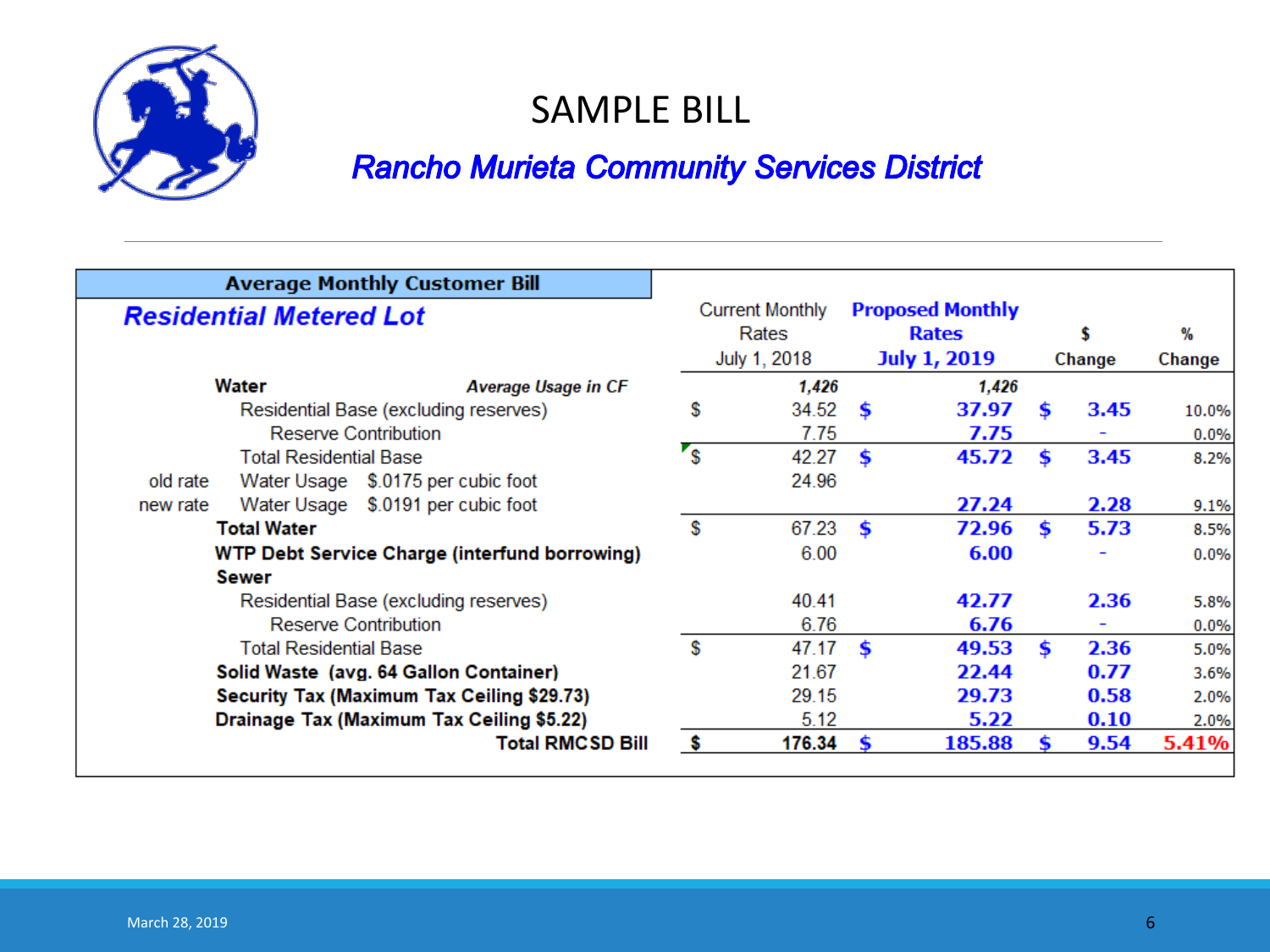

#### SAMPLE BILL

#### **Rancho Murieta Community Services District**

|                                                                                                       |                                | <b>Average Monthly Customer Bill</b>                 |                  |                        |    |                         |     |        |        |
|-------------------------------------------------------------------------------------------------------|--------------------------------|------------------------------------------------------|------------------|------------------------|----|-------------------------|-----|--------|--------|
|                                                                                                       | <b>Murieta Village Lot</b>     |                                                      |                  | <b>Current Monthly</b> |    | <b>Proposed Monthly</b> |     |        |        |
|                                                                                                       |                                |                                                      |                  | Rates                  |    | <b>Rates</b>            |     | s      | %      |
|                                                                                                       |                                |                                                      |                  | July 1, 2018           |    | <b>July 1, 2019</b>     |     | Change | Change |
|                                                                                                       | <b>Water</b>                   | <b>Average Usage in CF</b>                           |                  | 418                    |    | 418                     |     |        |        |
|                                                                                                       | <b>Residential Base</b>        |                                                      | S                | 34.52                  | \$ | 37.97                   | \$  | 3.45   | 10.0%  |
|                                                                                                       | Reserve Contribution           |                                                      |                  | 7.75                   |    | 7.75                    |     |        | 0.0%   |
|                                                                                                       | <b>Total Residential Base</b>  |                                                      | \$               | 42.27                  | \$ | 45.72                   | \$  | 3.45   | 8.2%   |
| old rate                                                                                              |                                | Water Usage \$.0175 per cubic foot                   |                  | 7.32                   |    |                         |     |        |        |
| new rate                                                                                              |                                | Water Usage \$.0191 per cubic foot                   |                  |                        |    | 7.98                    |     | 0.66   | 9.0%   |
|                                                                                                       | <b>Total Water</b>             |                                                      | \$               | 49.59                  | \$ | 53.70                   | \$  | 4.11   | 8.3%   |
|                                                                                                       |                                | <b>WTP Debt Service Charge (interfund borrowing)</b> |                  | 6.00                   |    | 6.00                    |     |        | 0.0%   |
|                                                                                                       | <b>Sewer</b>                   |                                                      |                  |                        |    |                         |     |        |        |
|                                                                                                       |                                | Residential Base (excluding reserves)                |                  | 40.41                  |    | 42.77                   |     | 2.36   | 5.8%   |
|                                                                                                       | <b>Reserve Contribution</b>    |                                                      |                  | 6.76                   |    | 6.76                    |     | ÷,     | 0.0%   |
|                                                                                                       | <b>Total Residential Base</b>  |                                                      | $\mathbf{r_{s}}$ | $47.17$ \$             |    | 49.53                   | \$  | 2.36   | 5.0%   |
|                                                                                                       |                                | Solid Waste (avg. 64 Gallon Container)               |                  | 21.67                  |    | 22.44                   |     | 0.77   | 3.6%   |
|                                                                                                       |                                | Security Tax (Maximum Tax Ceiling \$7.31)            |                  | 7.03                   |    | 7.17                    |     | 0.14   | 2.0%   |
|                                                                                                       |                                | Drainage Tax (Maximum Tax Ceiling \$3.56)            |                  | 3.42                   |    | 3.49                    |     | 0.07   | 2.0%   |
|                                                                                                       |                                | <b>Total RMCSD Bill</b>                              | \$               | 134.88                 | \$ | 142.33                  | \$. | 7.45   | 5.52%  |
|                                                                                                       |                                |                                                      |                  |                        |    |                         |     |        |        |
|                                                                                                       | <b>Vacant or Unmetered Lot</b> |                                                      |                  |                        |    |                         |     |        |        |
|                                                                                                       |                                | Security Tax (Maximum Tax Ceiling \$23.32)           | \$               | 23.32                  | S  | 23.79                   |     | 2.0%   |        |
|                                                                                                       | * Water Standby                | \$10.00 PER YEAR                                     | \$               | 0.83                   | \$ | 0.83                    |     | 0.0%   |        |
|                                                                                                       | * Sewer Standby                | \$10.00 PER YEAR                                     | \$               | 0.83                   | \$ | 0.83                    |     | 0.0%   |        |
|                                                                                                       |                                | Drainage Tax (Maximum Tax Ceiling \$5.12)            | $\frac{\$}{\$}$  | 5.12                   |    | 5.22                    |     | 2.0%   |        |
|                                                                                                       |                                |                                                      |                  | 30.10                  | \$ | 30.67                   |     |        |        |
|                                                                                                       | % Change over prior year       |                                                      |                  |                        |    | 1.89%                   |     |        |        |
| * This fee is billed annually at \$10.00 and is shown as a monthly rate for comparison purposes only. |                                |                                                      |                  |                        |    |                         |     |        |        |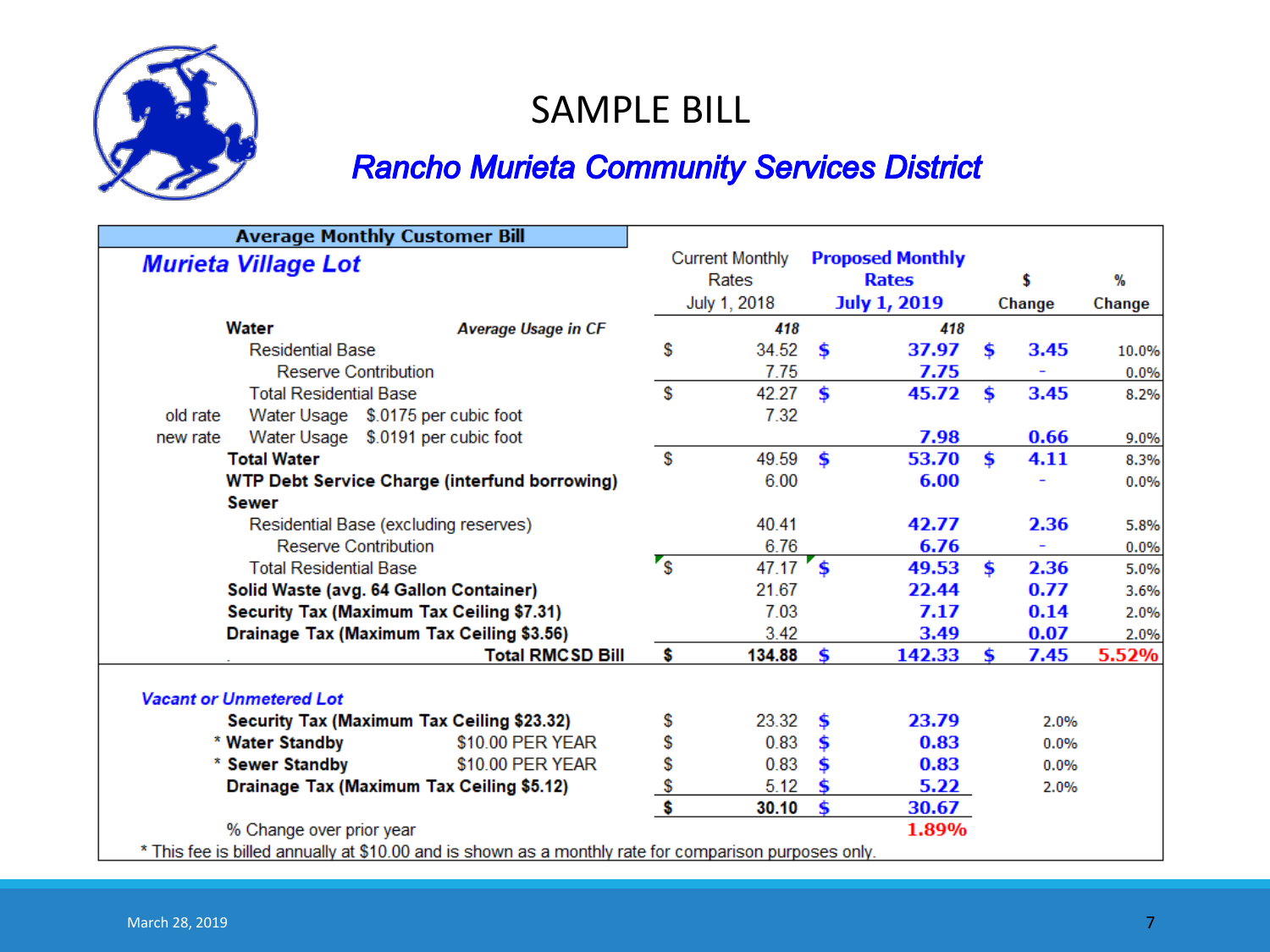

#### Revenues

- 26 new residential connections phased over the year
- Water consumption projected to remain steady over calendar year 2018 demands
- Sacramento County property tax projected to increase \$24,370
- Security Reserves are funded by transfer of \$245,000 of Sacramento County property tax revenues which results in a contribution of \$49,000 for Security Reserves - Same as FY 18-19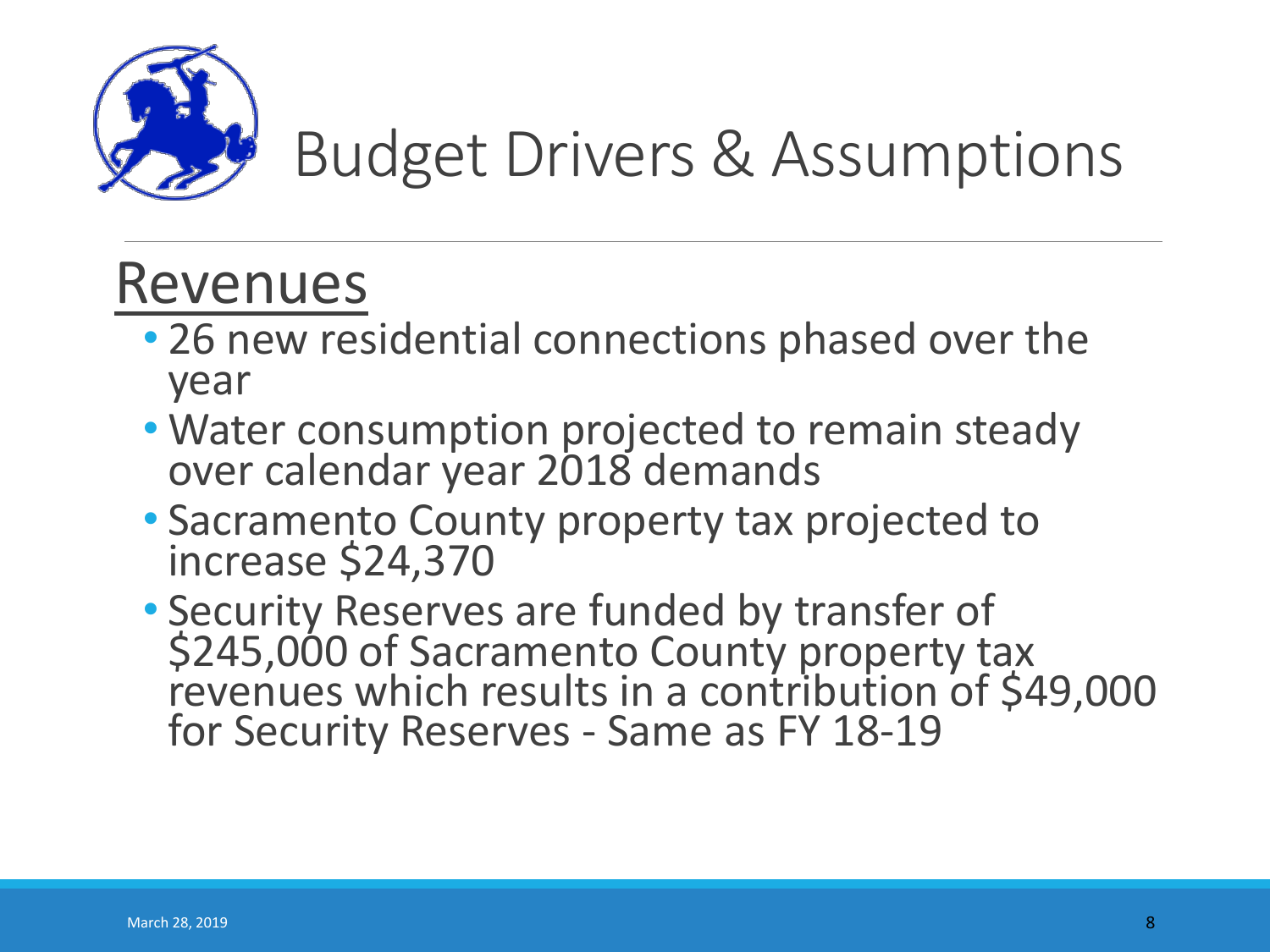

#### Revenues

- •Drainage Reserves are funded by transfer of \$100,000 of Sacramento County property tax revenues which results a contribution of \$33,000 for Drainage Reserves Same as FY 18-19
- Proposed rate increases of 2% on the residential monthly bill for Drainage and Security.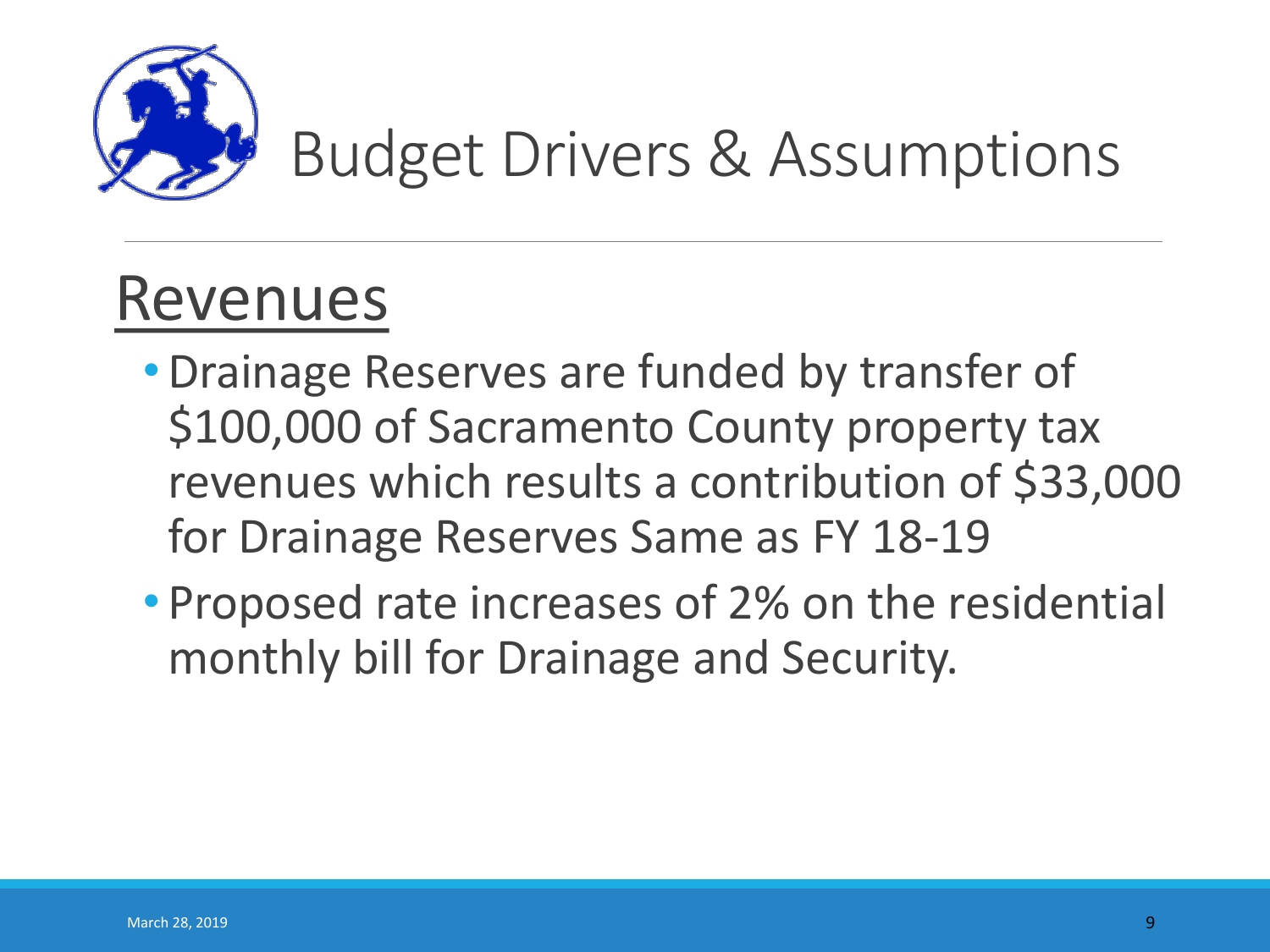

#### Expenses - Staffing

*❖***General Wages and Employer Costs** 

- 2.75% wage increase for represented employees overall increase
- \$45,000 Pay for Performance pool (unrepresented)
- No change in funding level of Other Post Employment Benefits, \$150K - Annual Required Contribution (OPEB ARC)
- Projected 10% increase in medical premium Jan. 2020
- Staffing costs reflects new retirees and new hires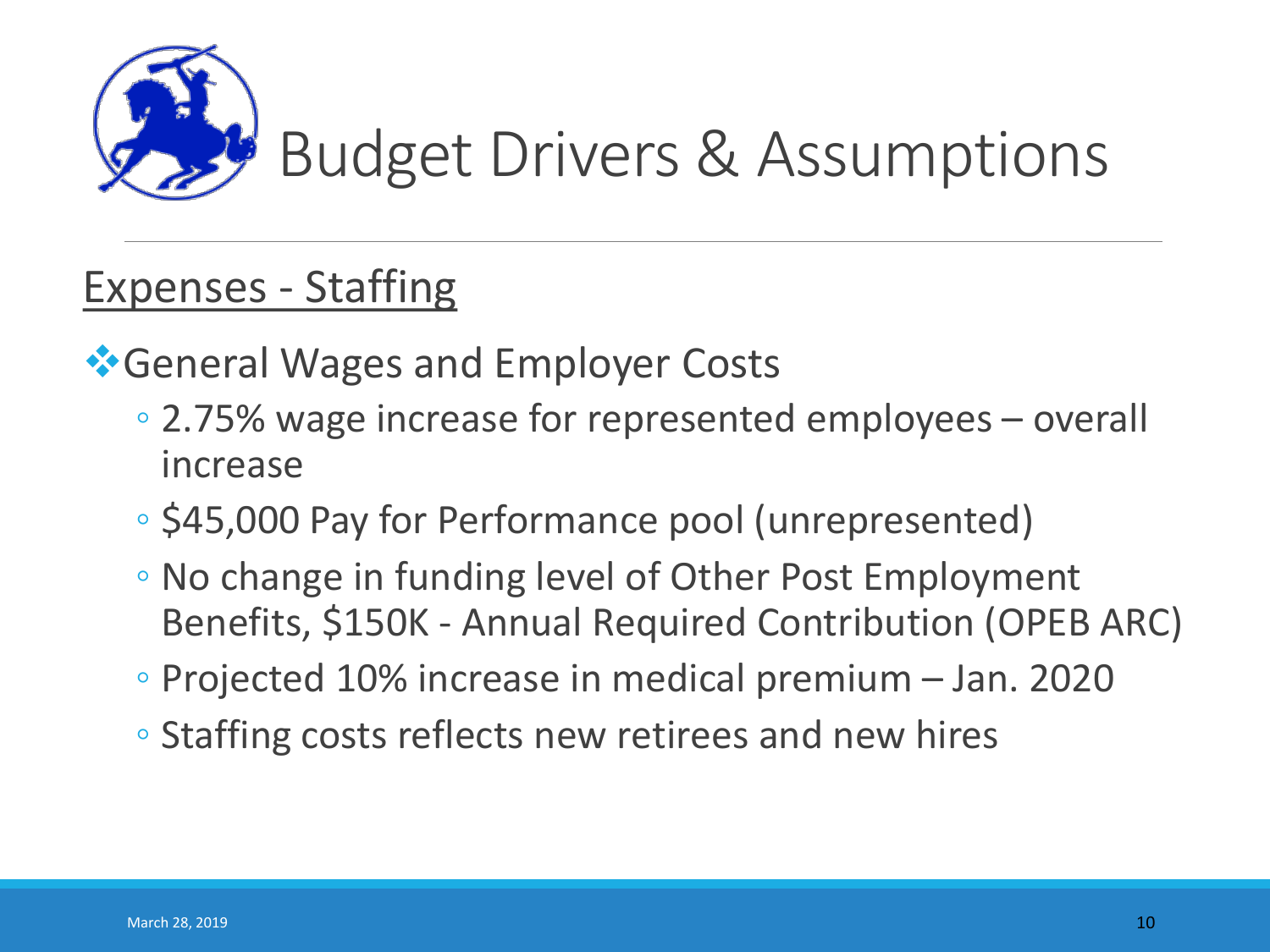

#### Expenses

❖Wages and Employer Costs

❖CalPERS Retirement & Unfunded Liability Increases

- Classic PERS Members Hired before 1/1/13
- 2% at 55 Plan
- 10.221% plus \$18,272/month PERS Employer flat Contribution Rate
- New PERS Members Hired after 1/1/13
- 2% at 62 Plan
- 6.985% plus \$931/month PERS Employer flat Contribution Rate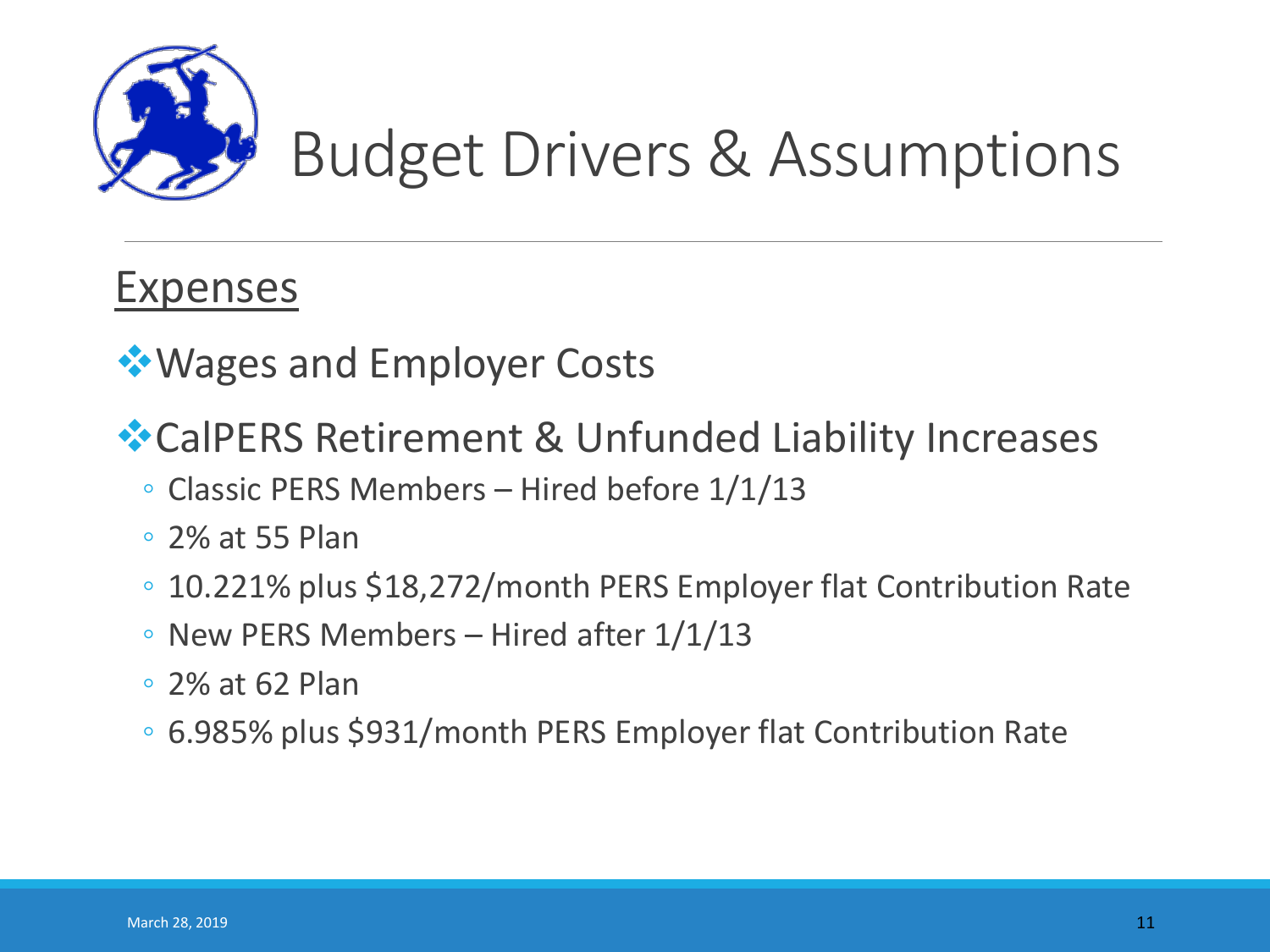

#### Expenses

- 4.75% increase in SMUD fixed rates effective Jan 1, 2020
- \$20K related to Security and Patrol technology for improved Gate Access and Patrol operations
- \$15K towards improvements to the financial systems, operations and reporting
- \$6.5K towards purchase of plotter/scanner at District office to support escrow file and map document imaging
- \$88K GSRMA Liability and Workers Comp increase
- \$20K funding for University of the Pacific, Co-Op intern
- \$75K legal and consult support towards Water Rights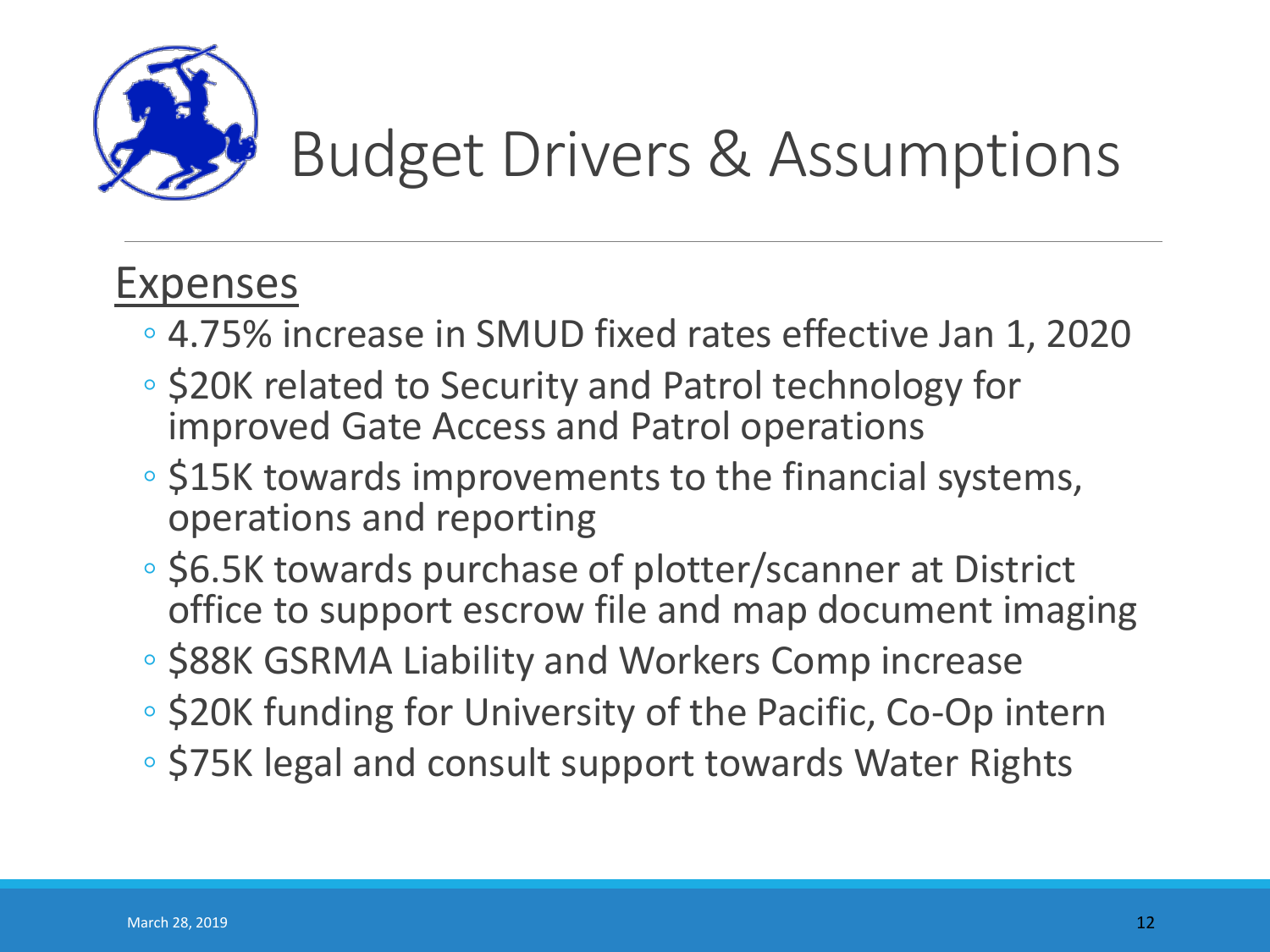

#### Expenses

- Includes \$4,000 additional for Midge Fly chemical; bringing total budget to \$7,500 for Bactimos
- Liability insurance premium increase estimated at 4.5%
- Workers Comp increased from 4.5% to 6.9%
- Solid Waste contract cost and related Sacramento County Admin fee estimated to increase 4.21% and 2.25%, respectively
- Chemical cost expected to remain static due to purchases under BACC contracts and estimated production demands
- 11.8% estimated reduction in overall power cost for WWTP and WTP related to Solar Power arrays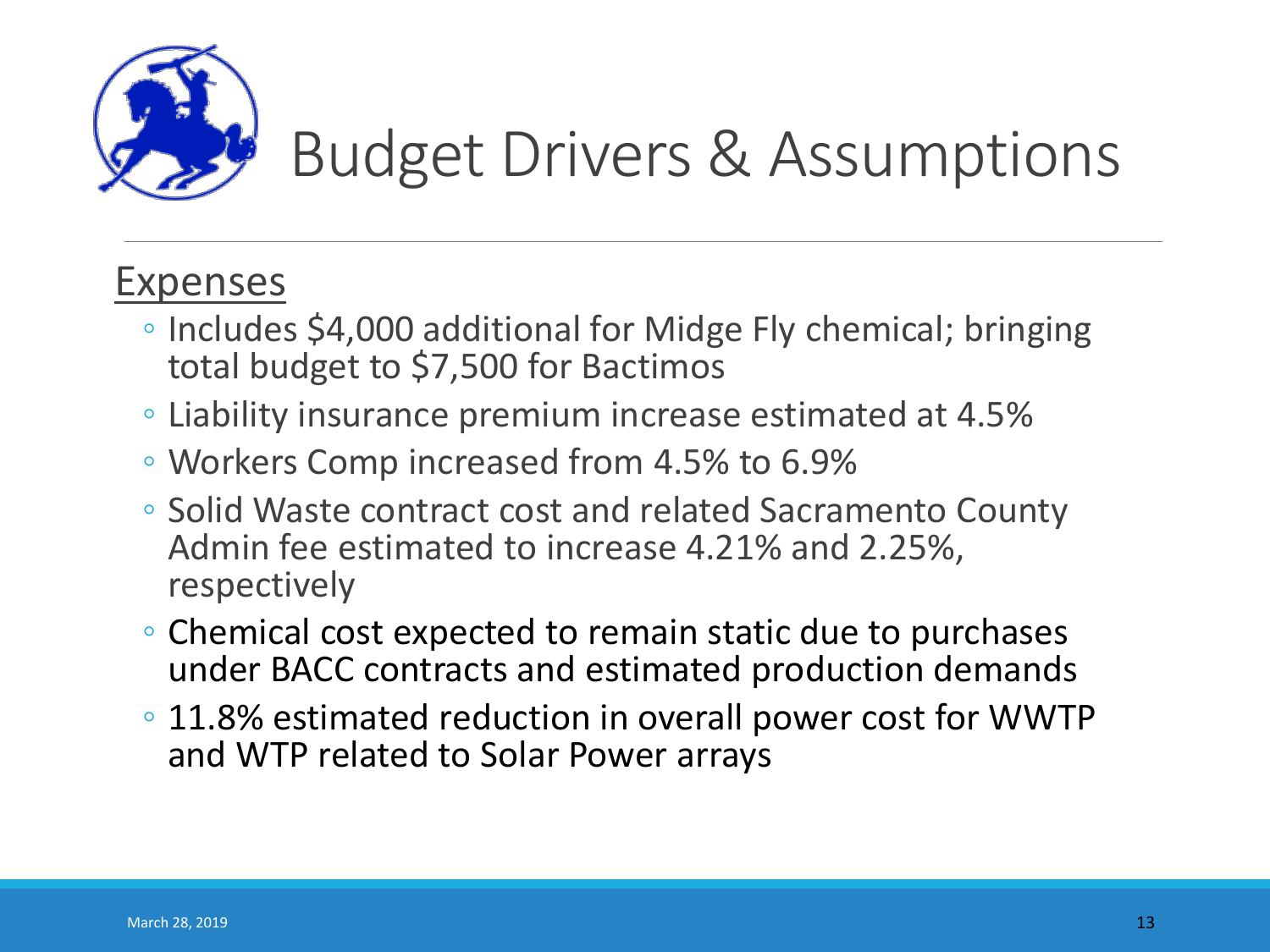

| <b>Approved Positions by Department</b> |                 |                                    |         |                 |  |  |
|-----------------------------------------|-----------------|------------------------------------|---------|-----------------|--|--|
|                                         | <b>Approved</b> | <b>Approved</b><br><b>Approved</b> |         | <b>Proposed</b> |  |  |
|                                         | 2016-17         | 2017-18                            | 2018-19 | 2019-20         |  |  |
| <b>Administration</b>                   | 6.0             | 6.0                                | 7.0     | 7.5             |  |  |
| <b>Water/Sewer</b>                      | 12.5            | <b>12.5</b>                        | 12.5    | 12.5            |  |  |
| Security                                | 17.0            | <b>17.0</b>                        | 17.0    | <b>17.0</b>     |  |  |
| <b>Total</b>                            | 35.5            | 35.5                               | 36.5    | 37.0            |  |  |
|                                         |                 |                                    |         |                 |  |  |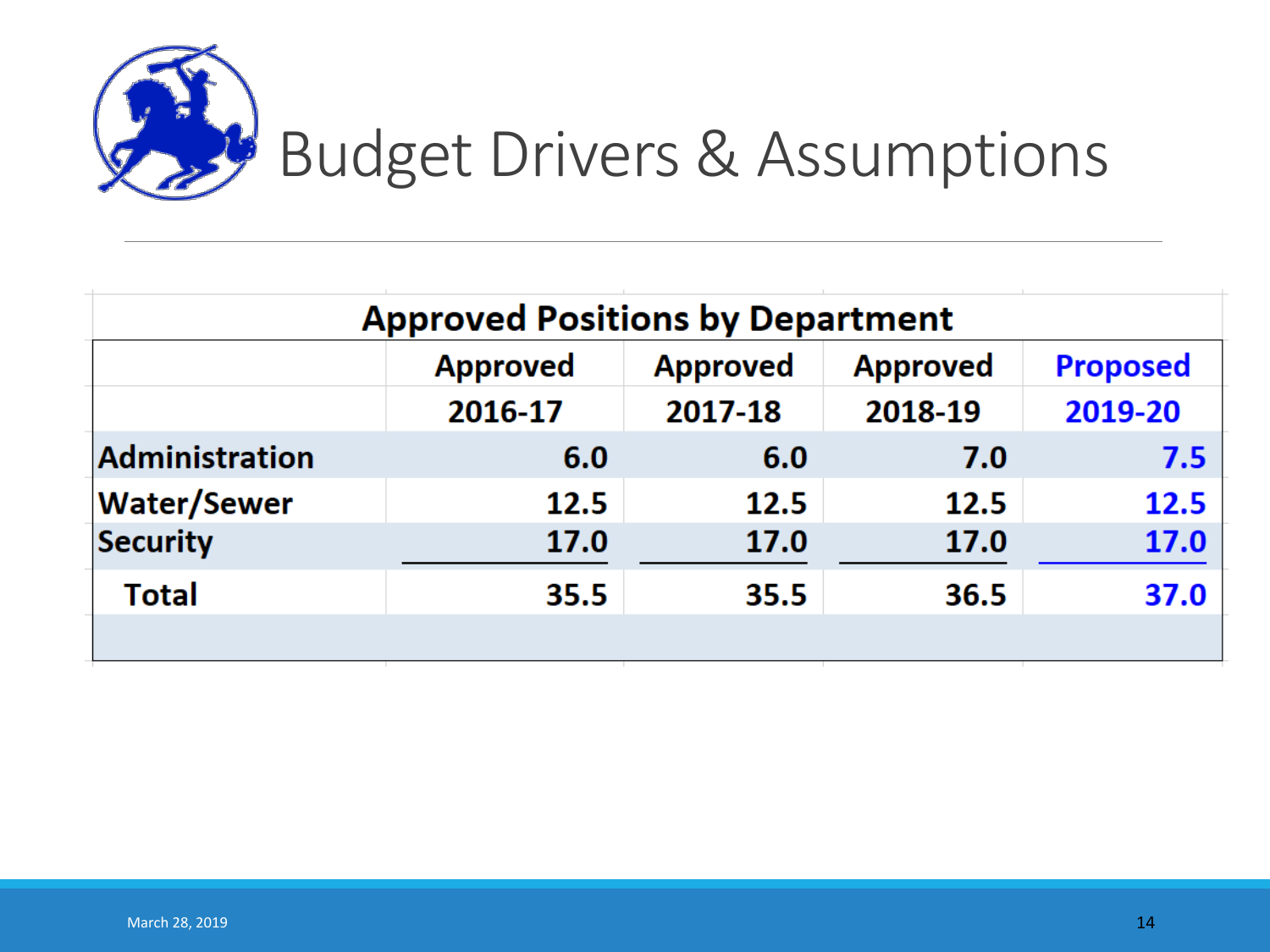

### Proposed RMA Rate Increase

| <b>Residential metered lot</b> | <b>Current Rate</b><br>2018-19 | <b>Proposed Rate</b><br>2019-20 | <b>Percent Increase</b> |
|--------------------------------|--------------------------------|---------------------------------|-------------------------|
| <b>Security</b>                | \$29.15                        | \$29.73                         | 2.0%                    |
|                                |                                |                                 |                         |
| <b>Water</b>                   |                                |                                 |                         |
| <b>Base Charge</b>             | \$42.27                        | \$45.72                         | 8.2%                    |
| <b>Consumption/cubic foot</b>  | \$.0175                        | \$.0191                         | 9.1%                    |
| <b>WTP Debt Service Charge</b> | \$6.00                         | \$6.00                          | 0.0%                    |
|                                |                                |                                 |                         |
| <b>Sewer</b>                   | \$47.17                        | \$49.53                         | 5.0%                    |
|                                |                                |                                 |                         |
| <b>Drainage</b>                | \$5.12                         | \$5.22                          | 2.0%                    |
|                                |                                |                                 |                         |
| <b>Solid Waste</b>             |                                |                                 |                         |
| 64 gallon container            | \$21.67                        | \$22.44                         | 3.6%                    |
|                                |                                |                                 |                         |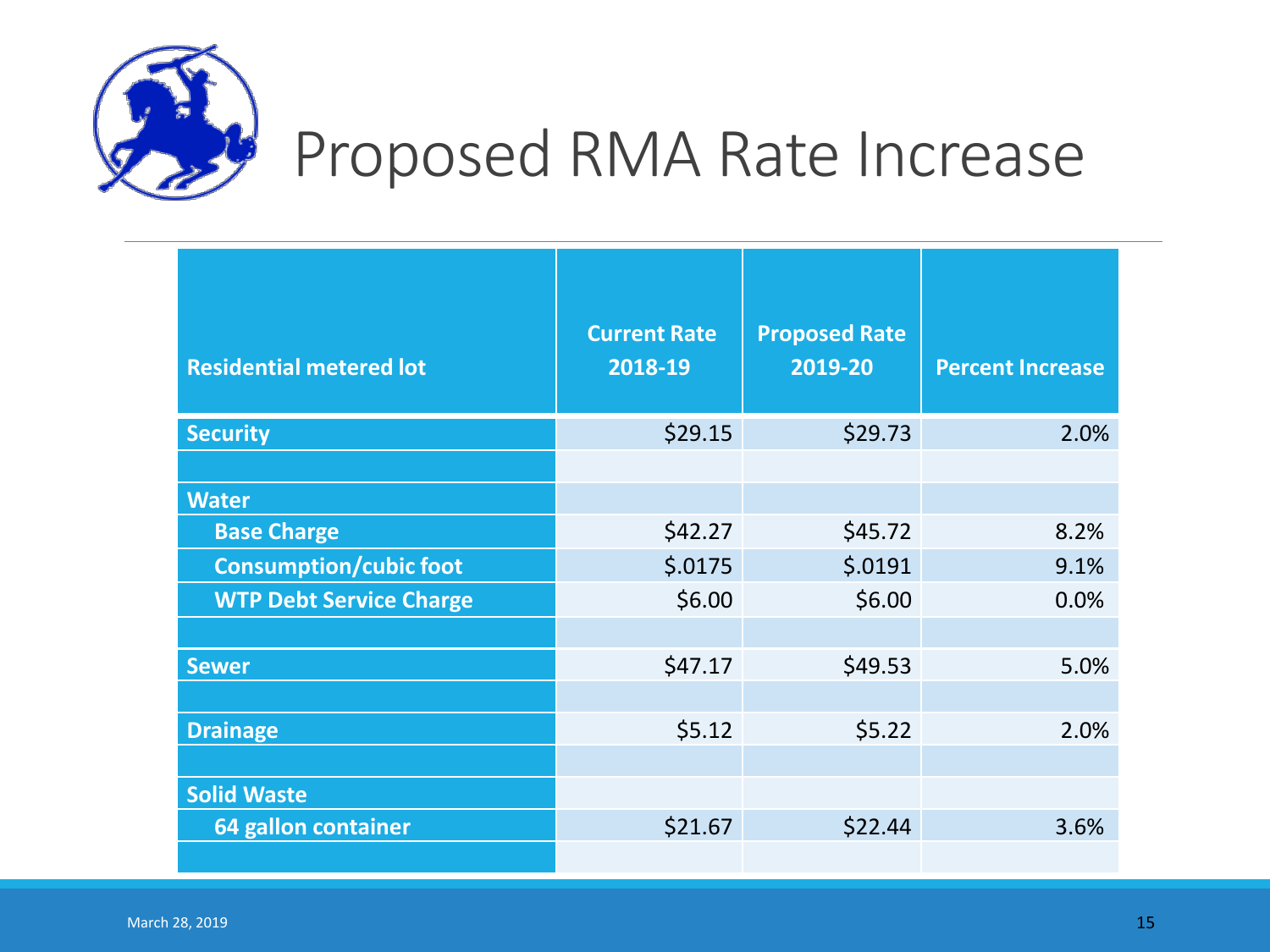

### Proposed Village Rate Increase

| <b>Residential metered lot</b> | <b>Current Rate</b><br>2018-19 | <b>Proposed Rate</b><br>2019-20 | <b>Percent Increase</b> |
|--------------------------------|--------------------------------|---------------------------------|-------------------------|
| <b>Security</b>                | \$7.03                         | \$7.17                          | 2.0%                    |
|                                |                                |                                 |                         |
| <b>Water</b>                   |                                |                                 |                         |
| <b>Base Charge</b>             | \$42.27                        | \$45.72                         | 8.2%                    |
| <b>Consumption/cubic foot</b>  | \$.0175                        | \$.0191                         | 9.1%                    |
| <b>WTP Debt Service Charge</b> | \$6.00                         | \$6.00                          | 0.0%                    |
|                                |                                |                                 |                         |
| <b>Sewer</b>                   | \$47.17                        | \$49.53                         | 5.0%                    |
|                                |                                |                                 |                         |
| <b>Drainage</b>                | \$3.42                         | \$3.49                          | 2.0%                    |
|                                |                                |                                 |                         |
| <b>Solid Waste</b>             |                                |                                 |                         |
| 64 gallon container            | \$21.67                        | \$22.44                         | 3.6%                    |
|                                |                                |                                 |                         |